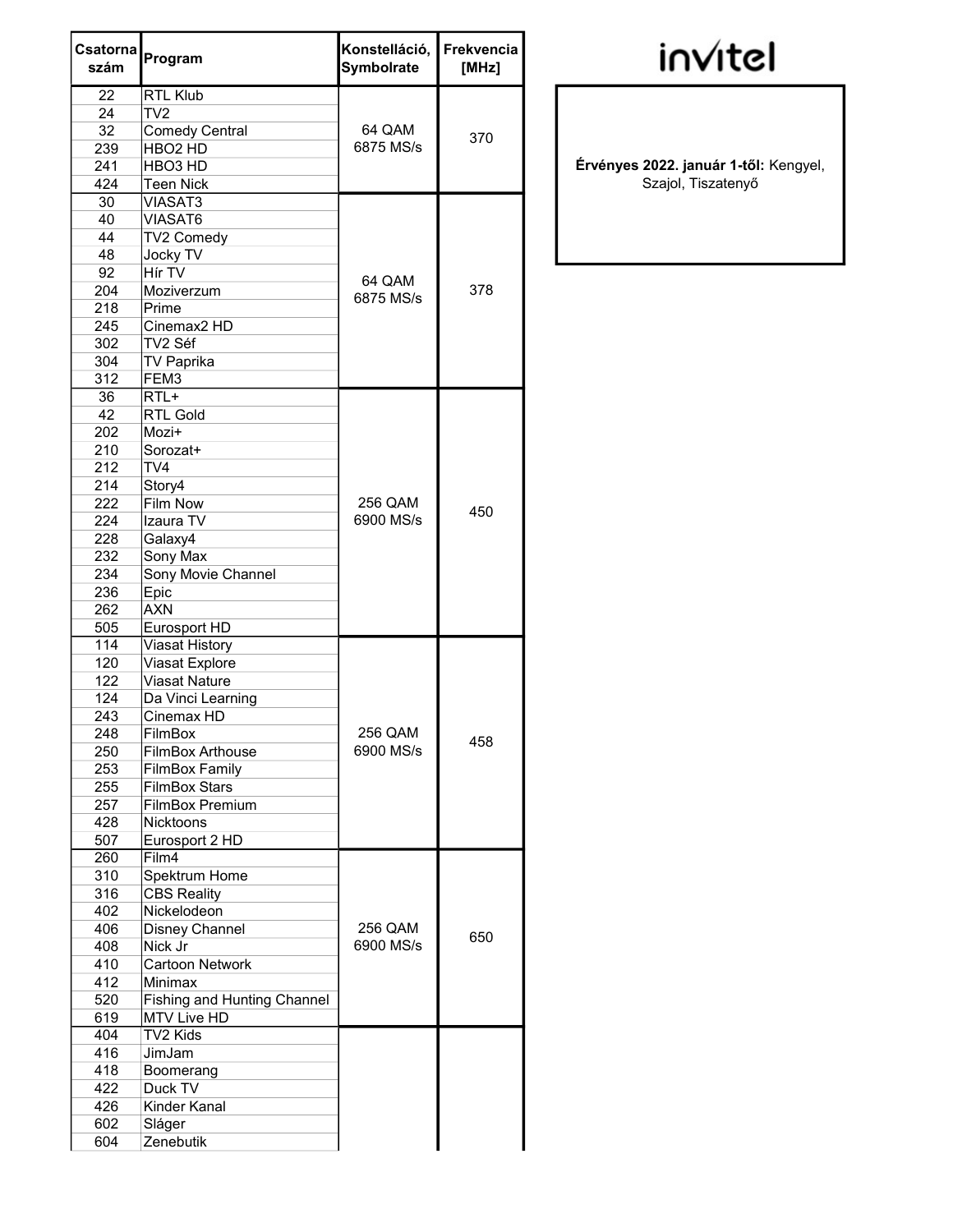| 606         | Muzsika TV                                         | 256 QAM   |     |
|-------------|----------------------------------------------------|-----------|-----|
| 608         | <b>MTV Hungary</b>                                 | 6900 MS/s | 658 |
| 610         | <b>MTV Hits</b>                                    |           |     |
| 612         | <b>H!T Music Channel</b>                           |           |     |
| 614         | VH <sub>1</sub>                                    |           |     |
| 616         | <b>MTV Dance</b>                                   |           |     |
| 618         | <b>Nick Music</b>                                  |           |     |
| 621         | <b>MTV Rocks</b>                                   |           |     |
| 623         | Music channel                                      |           |     |
| 627         | <b>VH1 Classic</b><br><b>Comedy Central Family</b> |           |     |
| 230<br>314  | <b>HGTV</b>                                        |           |     |
| 704         | Deutche Welle                                      |           |     |
| 706         | ProSieben                                          |           |     |
| 708         | Sat 1                                              |           |     |
| 712         | Al Jazeera                                         |           |     |
| 714         | <b>CNN</b>                                         |           |     |
| 716         | Sky news                                           |           |     |
| 720         | <b>RTR Planeta</b>                                 | 256 QAM   | 666 |
| 728         | <b>TV5MONDE</b>                                    | 6900 MS/s |     |
| 730         | Rai uno                                            |           |     |
| 732         | <b>TVE</b>                                         |           |     |
| 734         | <b>NTDTV</b>                                       |           |     |
| 940         | PAX TV                                             |           |     |
| 941         | Bonum TV                                           |           |     |
| 942         | Hatoscsatorna                                      |           |     |
| 943         | D <sub>1</sub> TV                                  |           |     |
| 102         | Discovery Channel                                  |           |     |
| 125         | <b>DIGI Life HD</b>                                |           |     |
| 306         | TLC                                                |           |     |
| 702         | ARTE                                               |           |     |
| 710         | News 24                                            | 256 QAM   |     |
| 722         | Pervij Kanal                                       | 6900 MS/s | 674 |
| 724         | <b>TVP Polonia</b>                                 |           |     |
| 726         | Romania TV                                         |           |     |
| 804         | Hustler                                            |           |     |
| 810         | Private TV                                         |           |     |
| 944         | Szolnok TV                                         |           |     |
| $\mathbf 1$ | M1 HD                                              |           |     |
| 3           | M2/Petőfi TV HD                                    |           |     |
| 5           | Duna HD                                            |           |     |
| 7           | M4 Sport HD                                        |           |     |
| 11          | M <sub>5</sub> H <sub>D</sub>                      | 256 QAM   |     |
| 901         | MR1 - Kossuth                                      | 6900 MS/s | 682 |
| 902         | MR2 - Petőfi                                       |           |     |
| 903         | MR3 - Bartók                                       |           |     |
| 904         | Dankó rádió                                        |           |     |
| 905         | Rádió 1                                            |           |     |
| 906         | Sláger FM                                          |           |     |
| 9           | Duna World/M4 Sport+ HD                            |           |     |
| 21          | RTL Klub HD                                        |           |     |
| 23          | TV2 HD                                             |           |     |
| 25          | SuperTV2 HD                                        |           |     |
| 27          | RTL II HD                                          | 256 QAM   | 642 |
| 49          | Dikh TV                                            | 6900 MS/s |     |
| 907         | Jazzy rádió                                        |           |     |
| 908         | Klasszik Rádió                                     |           |     |
| 909         | Mária Rádió                                        |           |     |
| 911         | Klub rádió                                         |           |     |
| 93          | ATV HD                                             |           |     |
| 109         | <b>Travel Channel HD</b>                           |           |     |
| 205         | Cool HD                                            | 256 QAM   | 114 |
| 207         | Film+ HD                                           | 6900 MS/s |     |